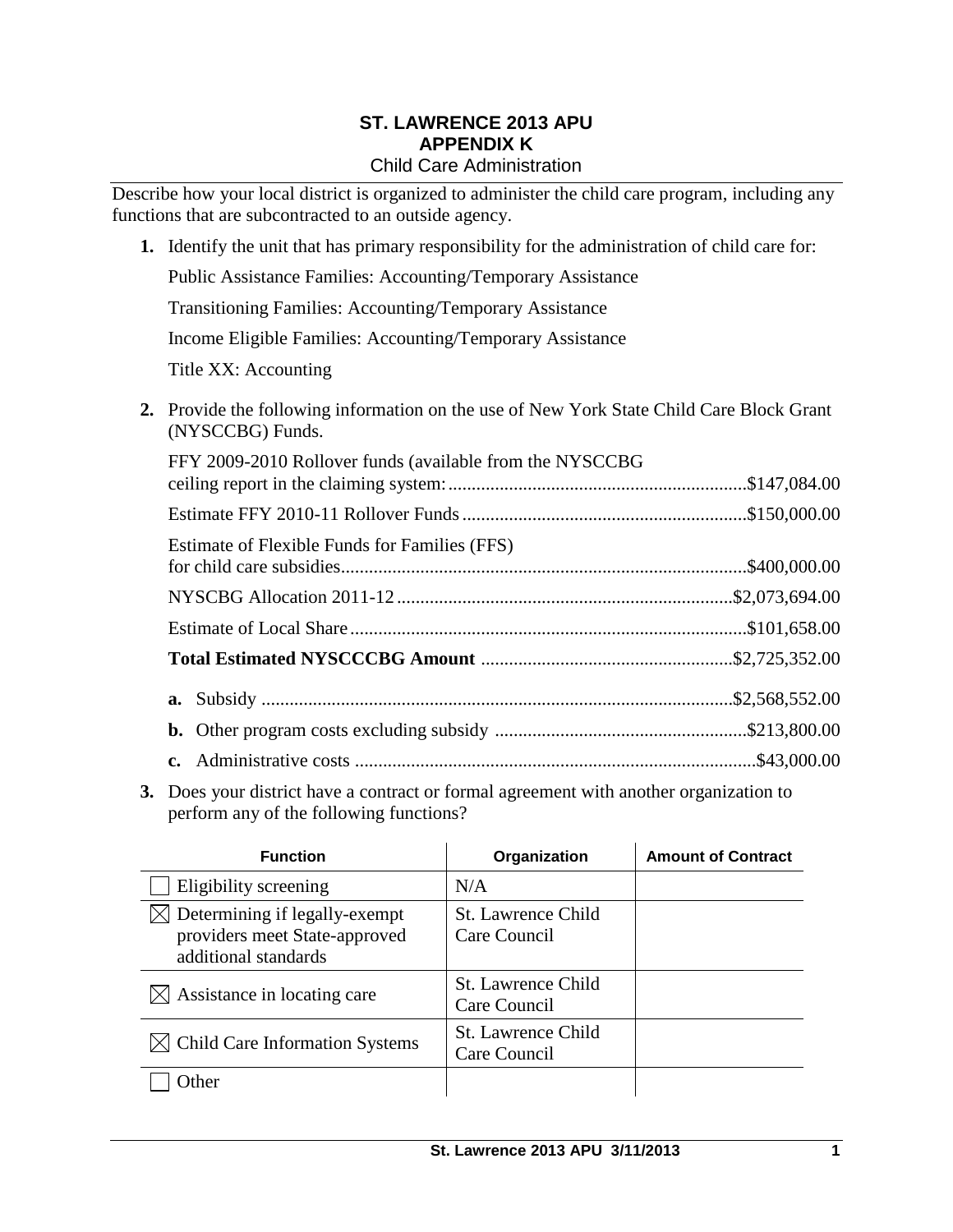# **APPENDIX L** Other Eligible Families if Funds are Available (Required)

Listed below are the optional categories of eligible families that your district can include as part of its County Plan. Select any categories your county wants to serve using the NYSCCBG funds and describe any limitations associated with the category.

| <b>Optional Categories</b>                                                                                                                                                                        | <b>Option</b>                     | <b>Limitations</b> |
|---------------------------------------------------------------------------------------------------------------------------------------------------------------------------------------------------|-----------------------------------|--------------------|
| 1. Public Assistance (PA) families participating in an<br>approved activity in addition to their required<br>work activity.                                                                       | $\boxtimes$ Yes<br>N <sub>o</sub> |                    |
| 2. PA families or families with income up to 200% of<br>the State Income Standard when the caretaker is:                                                                                          |                                   |                    |
| a) participating in an approved substance abuse<br>treatment program                                                                                                                              | $\times$ Yes<br>N <sub>o</sub>    |                    |
| b) homeless                                                                                                                                                                                       | $\boxtimes$ Yes<br>N <sub>o</sub> |                    |
| a victim of domestic violence<br>$\mathbf{c})$                                                                                                                                                    | $\times$ Yes<br>N <sub>o</sub>    |                    |
| d) in an emergency situation of short duration                                                                                                                                                    | $\boxtimes$ Yes<br>N <sub>o</sub> |                    |
| 3. Families with an open child protective services<br>case when child care is needed to protect the child.                                                                                        | $\boxtimes$ Yes<br>N <sub>o</sub> |                    |
| 4. Families with income up to 200% of the State<br>Income Standard when child care services are<br>needed because the child's caretaker:                                                          |                                   |                    |
| a) is physically or mentally incapacitated                                                                                                                                                        | $\boxtimes$ Yes<br>N <sub>o</sub> |                    |
| b) has family duties away from home                                                                                                                                                               | $\boxtimes$ Yes<br>N <sub>o</sub> |                    |
| 5. Families with income up to 200% of the State<br>Income Standard when child care services are<br>needed for the child's caretaker to actively seek<br>employment for a period up to six months. | $\boxtimes$ Yes<br>$\neg$ No      |                    |
| 6. PA families where a sanctioned parent is<br>participating in unsubsidized employment, earning<br>wages at a level equal to or greater than the<br>minimum amount under law.                    | $\boxtimes$ Yes<br>N <sub>o</sub> |                    |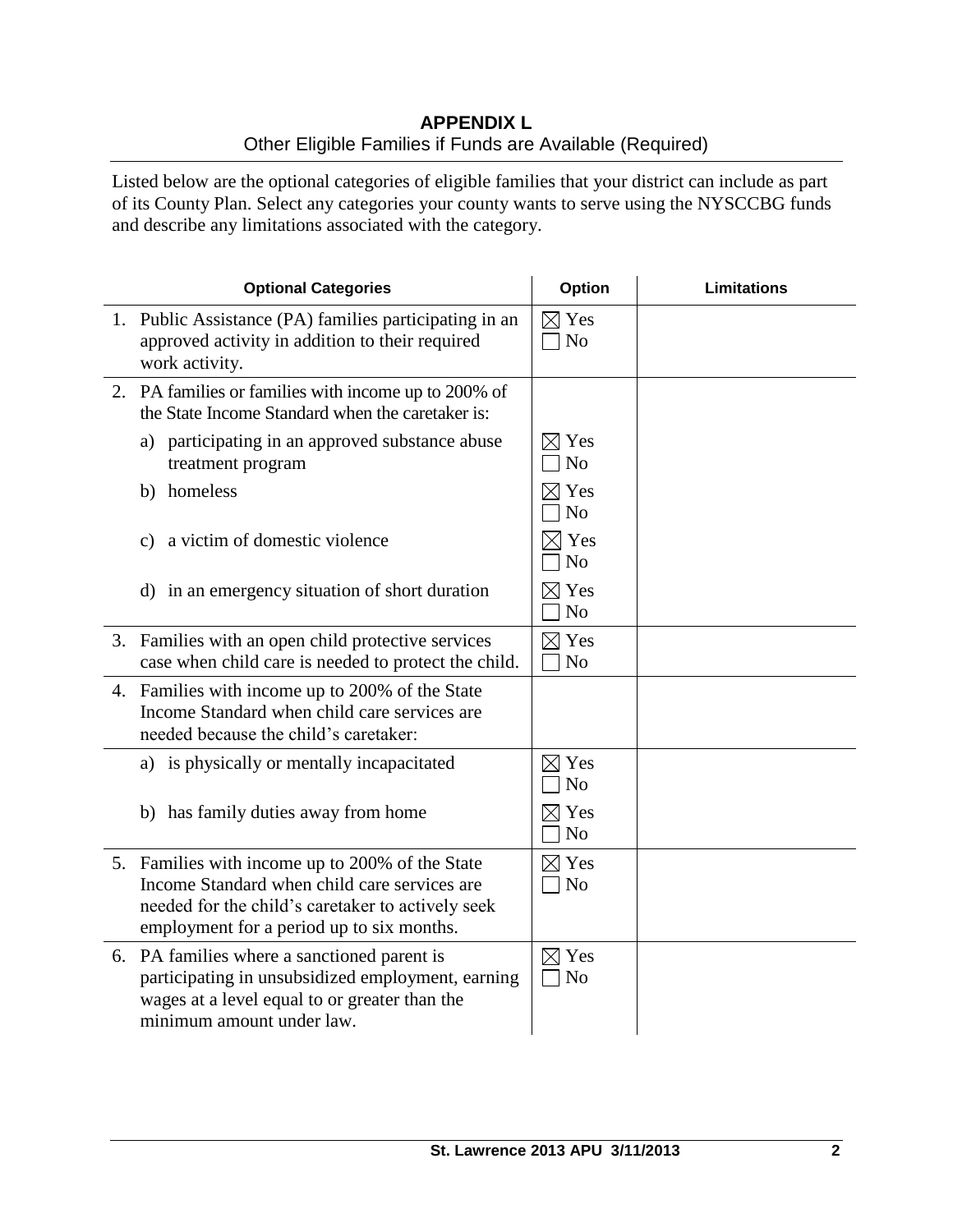| St. Lawrence 2013 APU 3/11/2013 |  |
|---------------------------------|--|
|                                 |  |

- 7. Families with income up to 200% of the State Income Standard when child care services are needed for the child's caretaker to participate in:
	- a) a public or private educational facility providing a standard high school curriculum offered by or approved by the local school district
	- b) an education program that prepares an individual to obtain a NYS High School equivalency diploma
	- c) a program providing basic remedial education in the areas of reading, writing, mathematics, and oral communications for individuals functioning below the ninth month of the eighth grade level
	- d) a program providing literacy training designed to help individuals improve their ability to read and write
	- e) English as a second language (ESL) instructional program designed to develop skills in listening, speaking, reading, and writing the English language for individuals whose primary language is other than English
	- f) a two-year full-time degree granting program at a community college, a two-year college, or an undergraduate college with a specific vocational goal leading to an associate degree or certificate of completion
	- g) a training program, which has a specific occupational goal and is conducted by an institution other than a college or university that is licensed or approved by the State Education Department
	- h) a prevocational skill training program such as a basic education and literacy training program
	- i) a demonstration project designed for vocational training or other project approved by the Department of Labor

**Note:** The parent/caretaker must complete the selected programs listed under number seven within 30 consecutive calendar months. The parent/caretaker cannot enroll in more than one program.

8. PA recipients and low-income families with incomes up to 200% of the State Income Standard

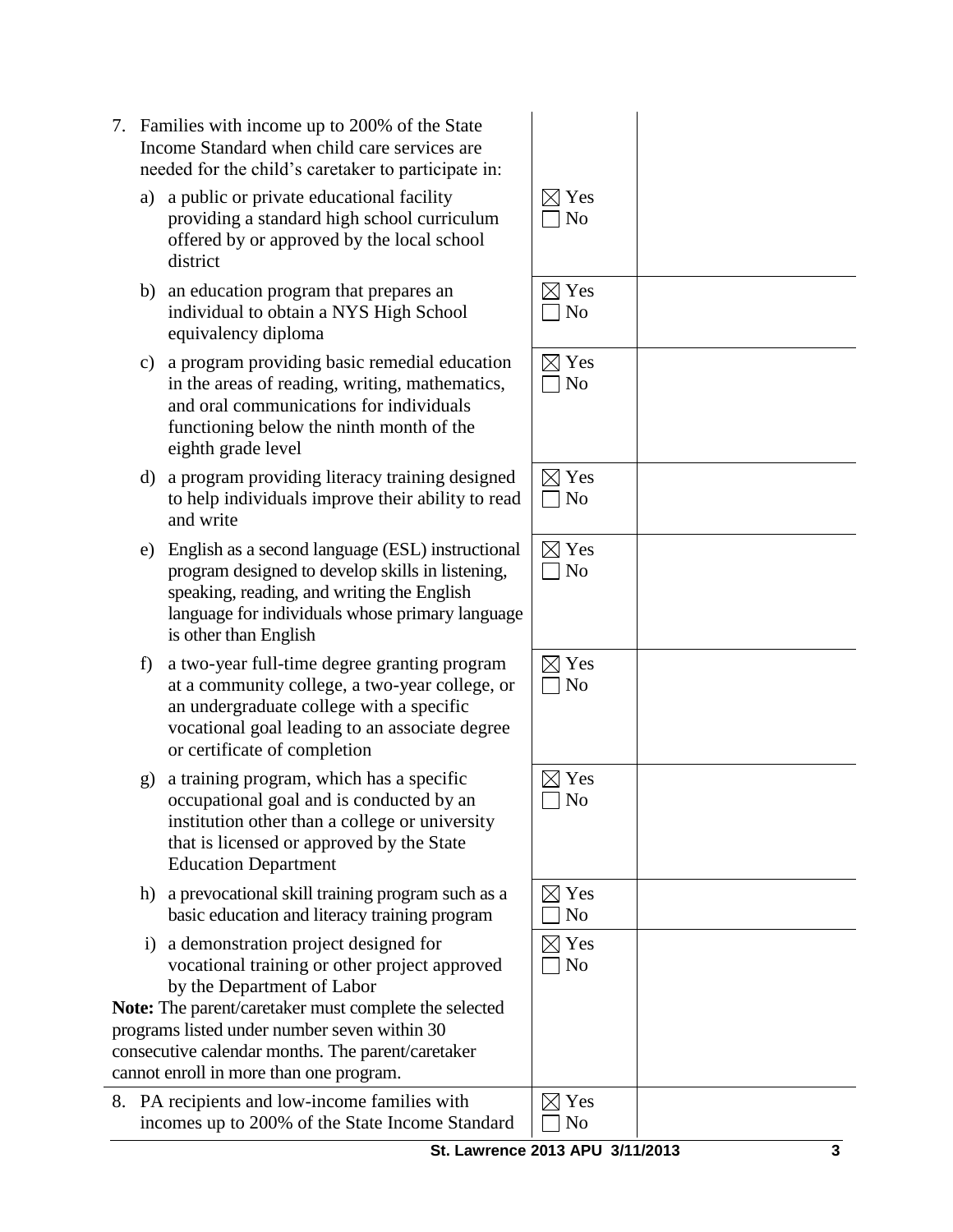| who are satisfactorily participating in a two-year<br>program other than one with a specific vocational<br>sequence (leading to an associate's degree or<br>certificate of completion and that is reasonably<br>expected to lead to an improvement in the<br>parent/caretaker's earning capacity) as long as the<br>parent(s) or caretaker is also working at least $17\frac{1}{2}$<br>hours per week. The parent/caretaker must<br>demonstrate his or her ability to successfully<br>complete the course of study.                                                                                                                |                                   |  |
|------------------------------------------------------------------------------------------------------------------------------------------------------------------------------------------------------------------------------------------------------------------------------------------------------------------------------------------------------------------------------------------------------------------------------------------------------------------------------------------------------------------------------------------------------------------------------------------------------------------------------------|-----------------------------------|--|
| 9. PA recipients and low-income families with<br>incomes up to 200% of the State Income Standard<br>who are satisfactorily participating in a two-year<br>college or university program (other than one with<br>a specific vocational sequence) leading to an<br>associate's degree or a certificate of completion<br>that is reasonably expected to lead to an<br>improvement in the parent/caretaker's earning<br>capacity as long as the parent(s) or caretaker is<br>also working at least 17½ hours per week. The<br>parent/caretaker must demonstrate his or her<br>ability to successfully complete the course of<br>study. | $\boxtimes$ Yes<br>No             |  |
| 10. PA recipients and low-income families with<br>incomes up to 200% of the State Income Standard<br>who are satisfactorily participating in a four-year<br>college or university program leading to a<br>bachelor's degree and that is reasonably expected<br>to lead to an improvement in the parent/caretaker's<br>earning capacity as long as the parent(s) or<br>caretaker is also working at least 17½ hours per<br>week. The parent/caretaker must demonstrate his<br>or her ability to successfully complete the course<br>of study.                                                                                       | $\boxtimes$ Yes<br>N <sub>o</sub> |  |
| 11. Families with incomes up to the 200% of the State<br>Income Standard when child care services are<br>needed for the child's caretaker to participate in a<br>program to train workers in an employment field<br>that currently is or is likely to be in demand in the<br>future, if the caretaker documents that he or she is<br>a dislocated worker and is currently registered in<br>such a program, provided that child care services<br>are only used for the portion of the day the<br>caretaker is able to document is directly related to<br>the caretaker engaging in such a program.                                  | $\boxtimes$ Yes<br>$\exists$ No   |  |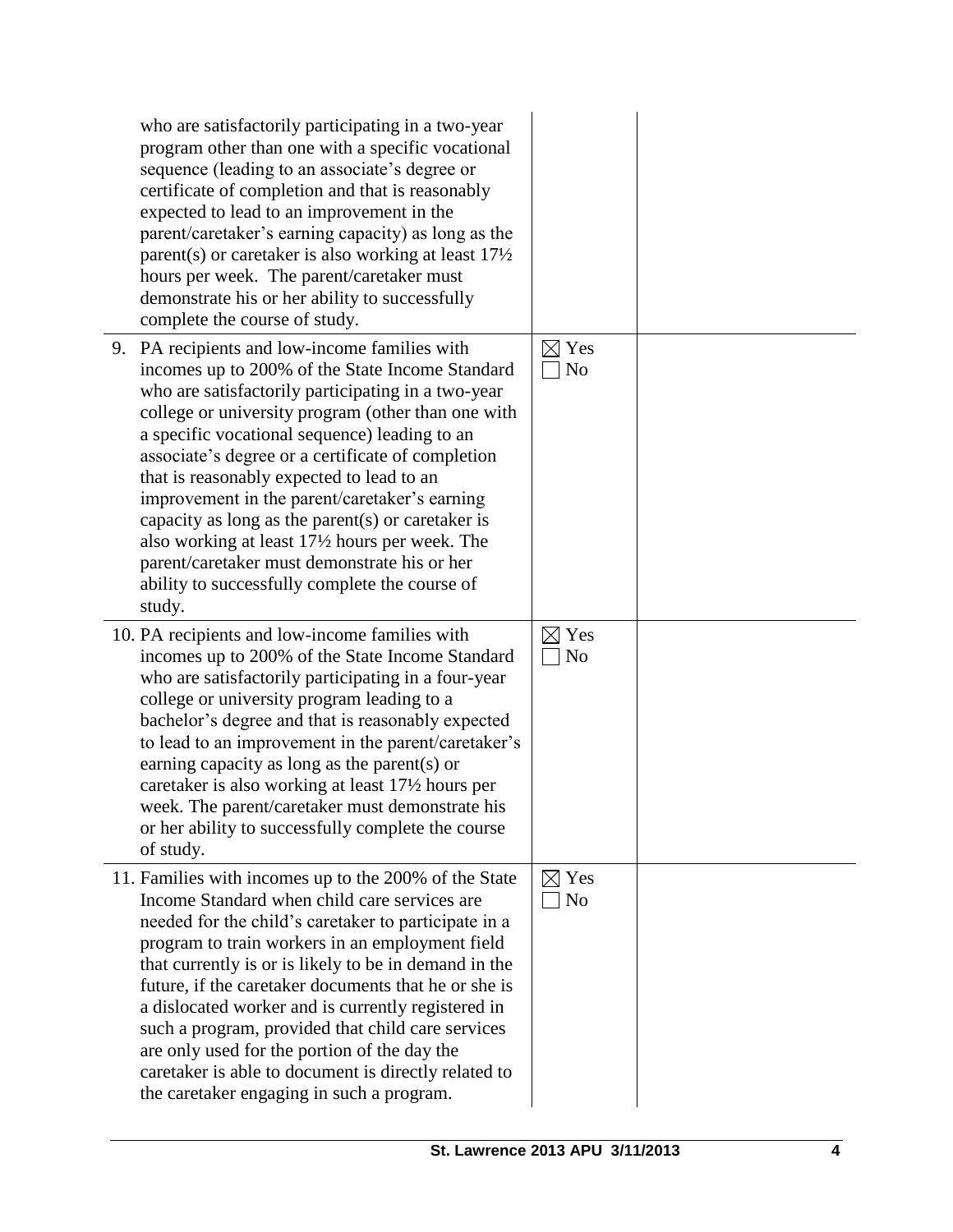# **APPENDIX M**

Reasonable Distance, Very Low Income, Family Share, Case Closing and Openings, Recertification Period, Fraud and Abuse Control Activities (Required)

## **Reasonable Distance**

Define "reasonable distance" based on community standards for determining accessible child care.

The following defines "reasonable distance": 20 miles

Describe any steps/consultations made to arrive at your definition: This amount represents an "average" distance for our geographical area. Consideration was given for time restrictions for travel time.

## **Very Low Income**

Define "very low income" as it is used in determining priorities for child care benefits.

**"**Very Low Income" is defined as 200% of the State Income Standard.

# **Family Share**

"Family share" is the weekly amount paid towards the costs of the child care services by the child's parent or caretaker. In establishing family share, your district must select a percentage from 10% to 35% to use in calculating the family share. The weekly family share of child care costs is calculated by applying the family share percentage against the amount of the family's annual gross income that is in excess of the State Income Standard divided by 52.

Family Share Percentage selected by the county 25%.

**Note:** The percentage selected here must match the percentage selected in Title XX Program Matrix in WMS.

# **Case Closings**

The district must describe below how priority is given to federally mandated priorities and describe local priorities. If all NYSCCBG funds are committed, the district will discontinue funding to those families that have lower priorities in order to serve families with higher priorities. Describe below how districts will select cases to be closed in the event that there are insufficient or no funds available.

- **1.** Identification of local priorities in addition to the required federal priorities (select one).
	- The district has identified local priorities in addition to the required federal  $\Box$ priorities (Complete Section 2)
	- The district has not identified local priorities in addition to the required federal  $\boxtimes$ priorities (Complete Section 3).
- **2.** Describe how priority is given to federally mandated priorities and describe local priorities. If all NYSCCBG funds are committed, the district will discontinue funding to those families that have lower priorities in order to serve families with higher priorities. Describe in the space below how the district will select cases to be closed in the event that there are insufficient or no funds available.
	- **a.** The district will select cases to be closed based ONLY on income.
		- $\Box$  No.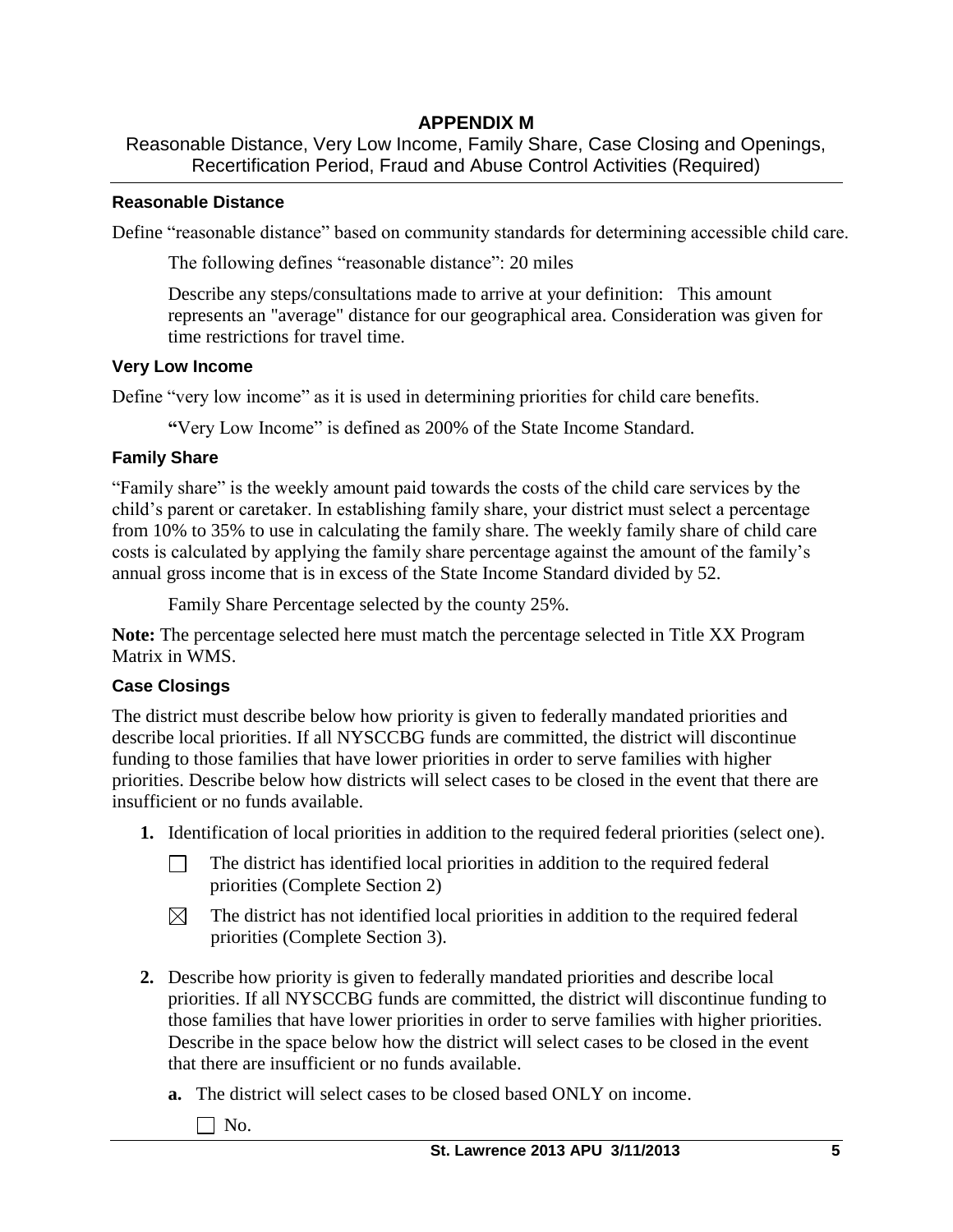□ Yes. Check 1 or 2 below.

- 1)  $\Box$  The district will close cases from the highest income to lowest income.
- $2)$  The district will close cases based on income bands. Describe the income bands, beginning at 200% of the State Income Standard and ending at 100% of the State Income Standard:
- **b.** The district will select cases to be closed based ONLY on categories of families.

 $\Box$  No.

| Yes. List the categories in the order that they will be closed, including the |  |
|-------------------------------------------------------------------------------|--|
| optional categories selected in Appendix L:                                   |  |

**c.** The district will select cases to be closed based on a combination of income and family category.

 $\Box$  No.

| $\Box$ Yes. List the categories and income groupings in the order that they will be |  |  |  |  |
|-------------------------------------------------------------------------------------|--|--|--|--|
| closed:                                                                             |  |  |  |  |

**d.** The district will select cases to be closed on a basis other than the options listed above.

 $\Box$  No.

- $\Box$  Yes. Describe how the district will select cases to be closed in the event that there are insufficient funds to maintain the district's current case load:
- **e.** The last cases to be closed will be those that fall under federal priorities. Identify how your district will prioritize federal priorities. Cases that are ranked 1 will be closed last.

| Very low income | $\Box$ Rank 1 | $\Box$ Rank 2 |
|-----------------|---------------|---------------|
|-----------------|---------------|---------------|

|  |  | Families that have a child with special needs | $\Box$ Rank 1 | $\Box$ Rank 2 |
|--|--|-----------------------------------------------|---------------|---------------|
|--|--|-----------------------------------------------|---------------|---------------|

- **3.** If all NYSCCBG funds are committed, case closings for families that are not eligible under a child care guarantee and are not a federally mandated priority must be based on the length of time in receipt of services. The length of time used to close cases may be based either on the shortest or longest time the family has received child care services, but must be consistent for all families.
	- **a.** Identify how the district will prioritize federal priorities. Cases that are ranked 1 will be closed last.

| Very low income                                             | $\boxtimes$ Rank 1 $\Box$ Rank 2 |  |                    |
|-------------------------------------------------------------|----------------------------------|--|--------------------|
| Families that have a child with special needs $\Box$ Rank 1 |                                  |  | $\boxtimes$ Rank 2 |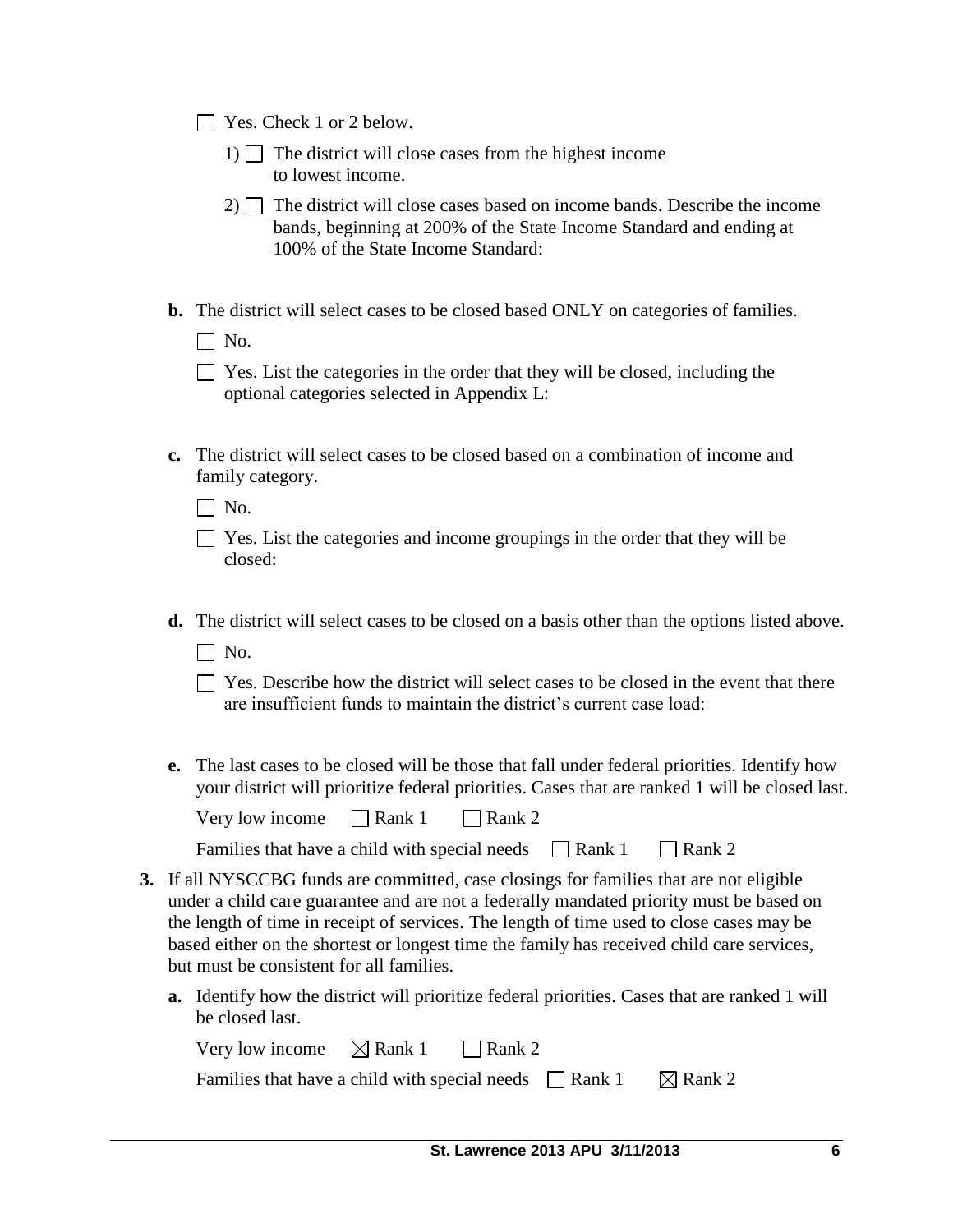**b.** The district will close cases based on the federal priorities and the amount of time the family has been receiving child care services.

 $\Box$  Shortest time receiving child care services

- $\boxtimes$  Longest time receiving child care services
- **4.** The district will establish a waiting list for families whose cases were closed because our county did not have sufficient funds to maintain our current caseload.
	- $\boxtimes$  No.

 $\Box$  Yes. Describe how these cases will be selected to be reopened if funds become available:

## **Case Openings**

Describe below how priority is given to federally mandated priorities and how the district will select cases to be opened in the event that insufficient funds are available.

**1.** The first cases to be opened will be those that fall under the federal priorities.

Identify how your district will prioritize federal priorities. Cases that are ranked 1 will be opened first.

Very low income  $\boxtimes$  Rank 1  $\Box$  Rank 2

| Families that have a child with special needs $\Box$ Rank 1 |  | $\boxtimes$ Rank 2 |
|-------------------------------------------------------------|--|--------------------|
|-------------------------------------------------------------|--|--------------------|

- **2.** The district will select cases to be opened based ONLY on income.
	- $\Box$  No.
	- $\boxtimes$  Yes. Check 1 or 2 below.
		- 1)  $\boxtimes$  The district will open cases from the lowest income to highest income.
		- $2)$  The district will open cases based on income bands. Describe the income bands, beginning at 200% of the State Income Standard and ending at 100% of the State Income Standard:
- **3.** The district will select cases to be opened based ONLY on category.

 $\boxtimes$  No.

| $\Box$ Yes. List the categories in the order that they will be opened, including the optional |
|-----------------------------------------------------------------------------------------------|
| categories selected in Appendix L:                                                            |

**4.** The district will select cases to be opened based on a combination of income and category of family.

 $\boxtimes$  No.

 $\Box$  Yes. List the categories and income groupings in the order that they will be opened: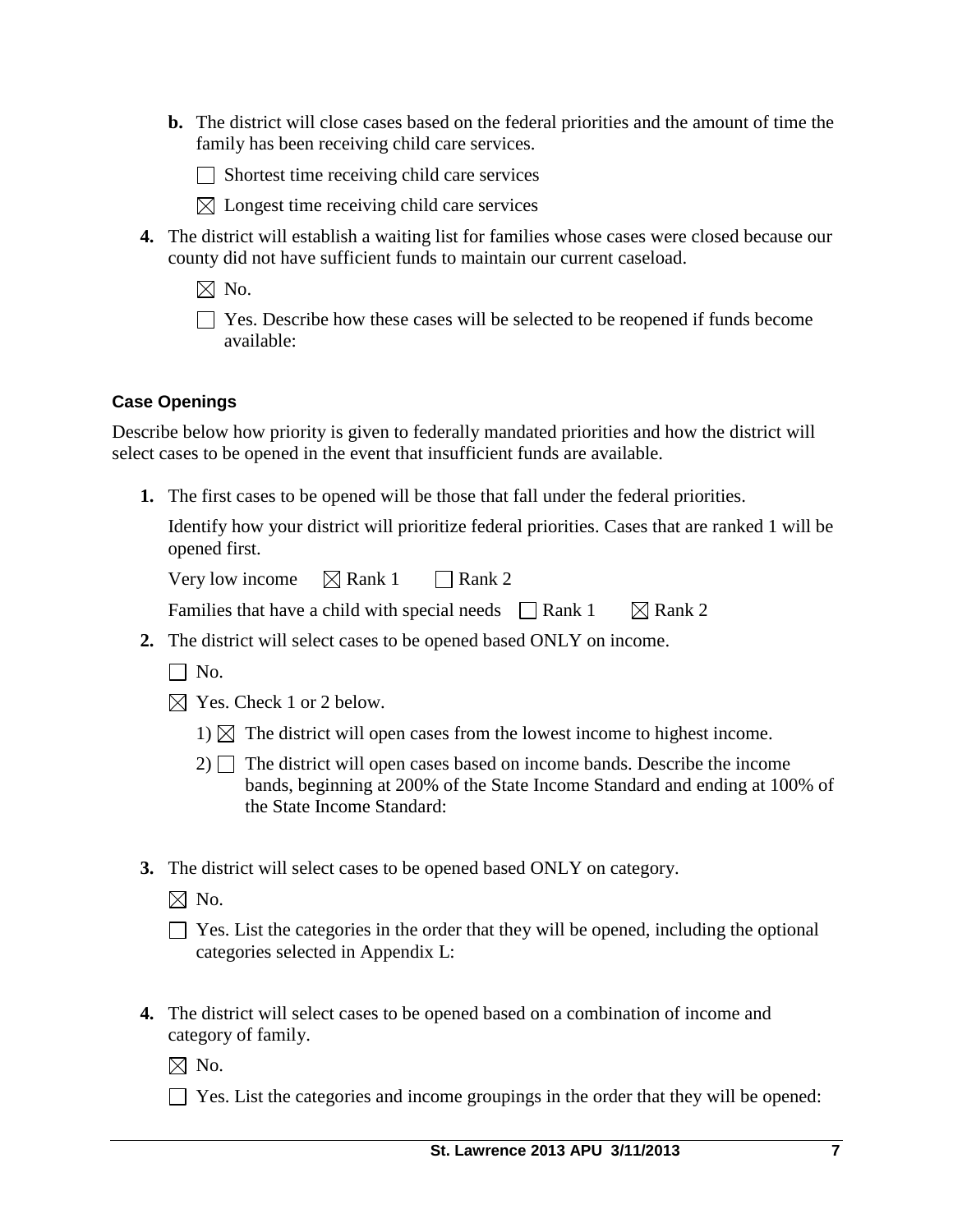**5.** The district selects cases to be opened on a basis other than the options listed above.

 $\boxtimes$  No.

- $\Box$  Yes. Describe how the district will select cases to be opened in the event that there are not sufficient funds to open all eligible families:
- **6.** The district will establish a waiting list when there are not sufficient funds to open all eligible cases.

 $\Box$  No.

 $\boxtimes$  Yes. Describe how these cases will be selected to be opened when funds become available:

# **Cases will be selected from lowest income to highest income.**

The district's recertification period is every  $\boxtimes$  six months  $\Box$  twelve months

## **Fraud and Abuse Control Activities**

Describe below the criteria the district will use to determine which child care subsidy applications suggest a higher than acceptable risk for fraudulent or erroneous child care subsidy payment in addition to procedures for referring such applications to the district's front-end detection system.

## **The district will use the FEDS Plan completed by Liz Thomas of the Fraud Unit.**

## **FEDS Indicators:**

- **1) Application is inconsistent with prior case information**
- **2) Prior history of denial, case closing or overpayment resulting from an investigation**
- **3) Landlord does not verify household composition or provides information inconsistent with application**
- **4) No absent parent information or information is inconsistent with application**
- 5) **Child Care Provider lives in the same household as child**

Describe the sampling methodology used to determine which cases will require verification of an applicant's or recipient's continued need for child care, including, as applicable, verification of participation in employment, education, or other required activities.

## **St. Lawrence County has a 6-month recertification process and looks at 100% of the low income cases and verifies the continued need for child care by obtaining pay stubs, statements from employers, and school schedules.**

Describe the sampling methodology used to determine which providers of subsidized child care services will be reviewed for the purpose of comparing the child care provider's attendance forms for children receiving subsidized child care services with any Child and Adult Care Food Program inspection forms to verify that child care was actually provided on the days listed on the attendance forms.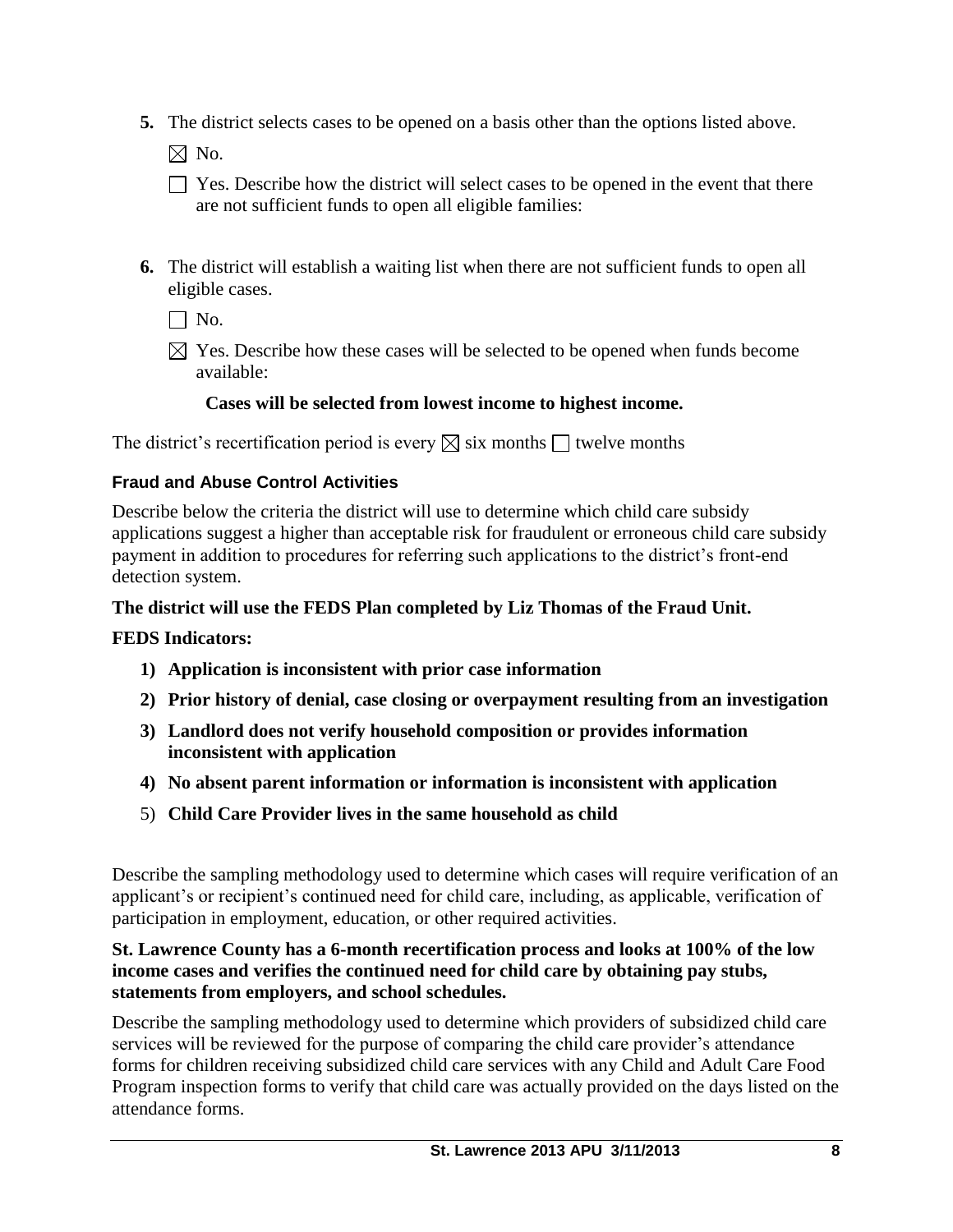**St. Lawrence County has child care providers that participate in CACFP (the actual number fluctuates as new providers participate and others leave CACFP). The Child Care Council has agreed to randomly select 4 providers per month; if the provider has previously been selected or does not care for subsidized children they will not be included in the sample. The Child Care Council will determine the last time a CACFP inspection was completed and the subsidized children seen at that inspection. The subsidized children's name will be compared with the subsidy attendance forms submitted by the provider, to the district, to verify that child care was actually provided on the days listed on the attendance forms. The council will give the results to the district. The district will follow up with any inconsistencies.**

## **Inspections of Child Care Provider Records and Premises**

The district may choose to make announced or unannounced inspections of the records and premises of a provider/program that provides child care for subsidized children for the purpose of determining whether the child care provider is in compliance with applicable laws and regulations and any additional requirements imposed on such a provider by the social services district Per 18 NYCRR 415.4(h) (3). Does the district choose to make inspections of such child care providers/programs?

 $\boxtimes$  No.

Yes. Provide the details of your inspections plan below.

A. The following *types* of subsidized child care providers/programs are subject to this requirement:

| Legally-Exempt Child Care |  |  |  |  |
|---------------------------|--|--|--|--|
|---------------------------|--|--|--|--|

In-Home; Family Child Care;

Group programs not operating under the auspices of another government agency

Group programs operating under the auspices of another government agency

Licensed or Registered

| Family Day Care; |  | Registered School Age Child Care |
|------------------|--|----------------------------------|
|------------------|--|----------------------------------|

| Group Family Day Care; Day Care Centers; Small Day Care |  |  |
|---------------------------------------------------------|--|--|
| Centers;                                                |  |  |

B. The district  $\Box$  does  $\overline{OR} \Box$  does not:

Reserve the right to make inspections *PRIOR to subsidized children receiving care* in a **home** where the inspection is for the purpose of determining whether the child care provider is in compliance with applicable laws and regulations and any additional requirements imposed on such a provider by the social services district.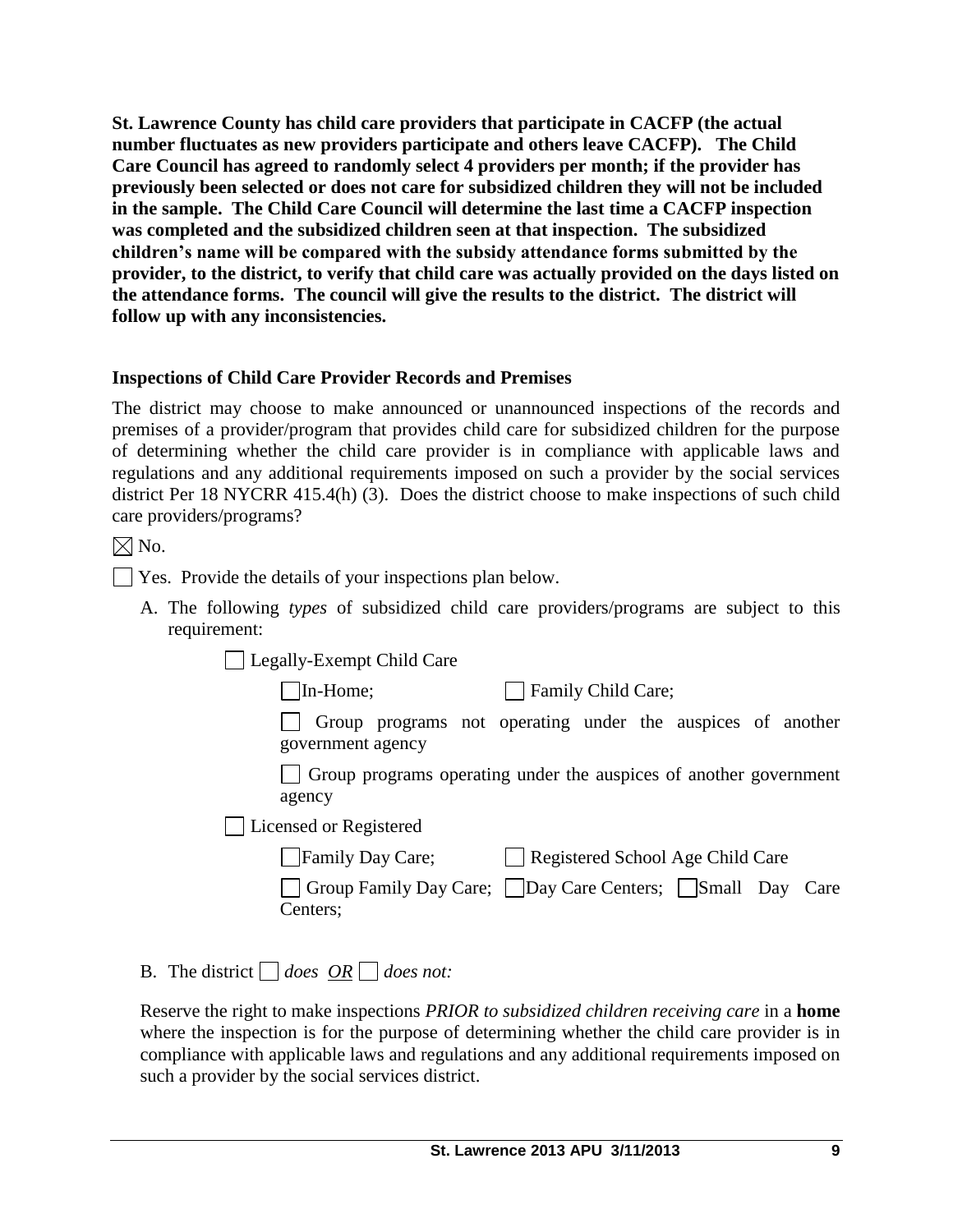- C. The district will report violations of regulations as follows:
	- Violations by a licensed or registered child care provider will be reported to the applicable Office of Children and Families (OCFS) Regional Office.
	- Violations by an enrolled or enrolling legally-exempt child care provider will be reported to the applicable Enrollment Agency.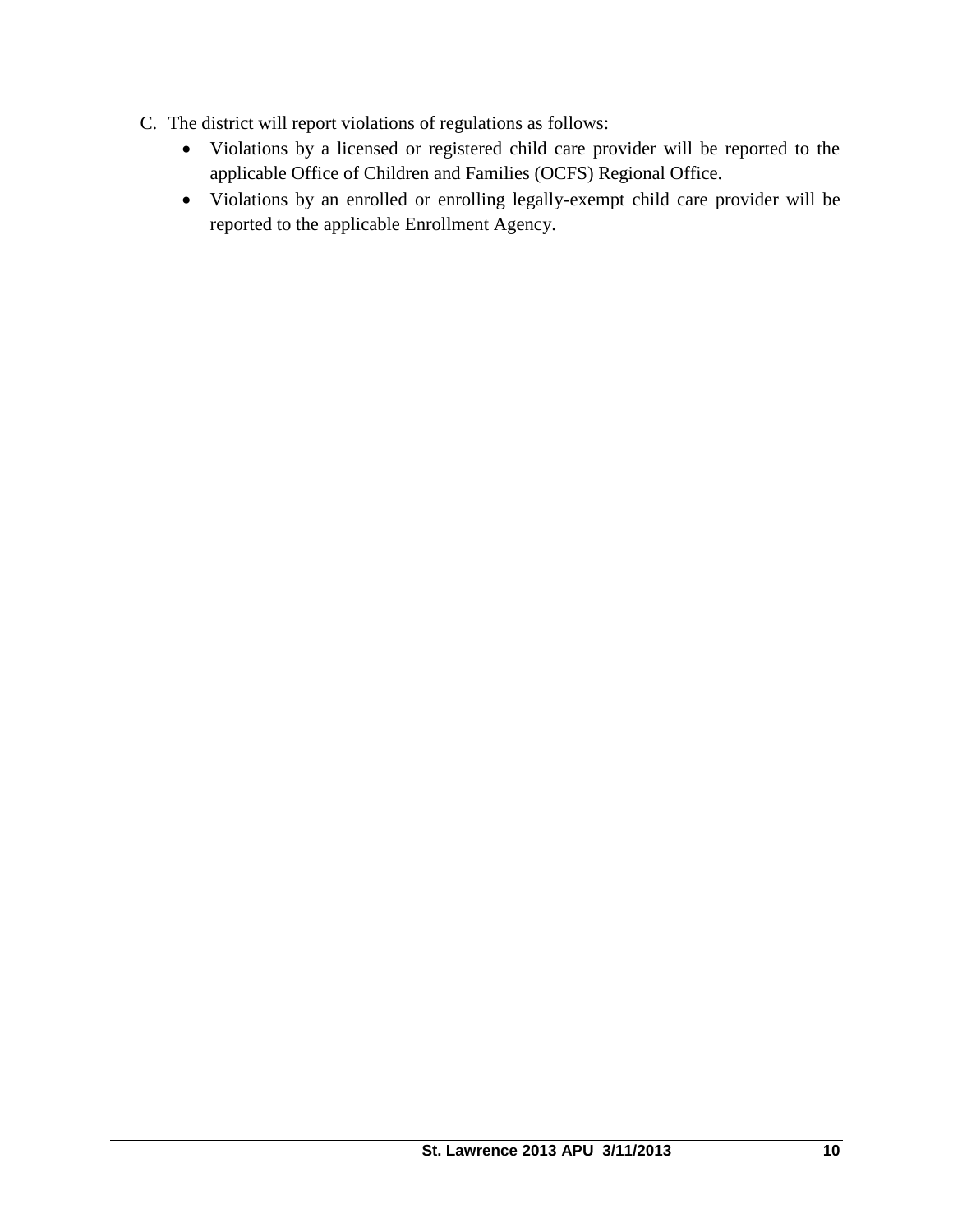# **APPENDIX N** District Options (Required)

Districts have some flexibility to administer their child care subsidy programs to meet local needs. Check which options that your district wishes to include in your county plan. Complete the attached appendices for any area(s) checked.

- **1.**  $\Box$  The district has chosen to establish funding set-asides for NYSCCBG (complete Appendix O).
- **2.**  $\Box$  The district is using Title XX funds for the provision of child care services (complete Appendix P).
- **3.** The district has chosen to establish additional local standards for child care providers (complete Appendix Q).
- **4.**  $\Box$  The district has chosen to make payments to child care providers for absences (complete Appendix R).
- **5.** The district has chosen to make payments to child care providers for program closures (complete Appendix S).
- **6.**  $\Box$  The district has chosen to pay for transportation to and from a child care provider (complete Appendix T).
- **7.**  $\Box$  The district has chosen to pay up to 15% higher than the applicable market rates for regulated child care services that have been accredited by a nationally recognized child care organization (complete Appendix T).
- **8.**  $\Box$  The district has chosen to pay up to 15% higher than the applicable market rates for non-traditional hours (complete Appendix T).
- **9.** The district has chosen to pay up to 75% of the enhanced market rate for legallyexempt family and in-home child care providers who have completed 10 hours of training, which has been verified by the Legally-Exempt Caregiver Enrollment Agency (complete Appendix T).
- **10.**  $\boxtimes$  The district has chosen to pay for child care services while a caretaker who works the second or third shift sleeps (complete Appendix T).
- **11.**  $\boxtimes$  The district has chosen to make payments to child care providers who provide child care services, which exceed 24 consecutive hours (complete Appendix U).
- **12.**  $\boxtimes$  The district has chosen to include 18-, 19- or 20-year-olds in the Child Care Services Unit (complete Appendix U)
- **13.** The district is seeking a waiver from one or more regulatory provisions. Such waivers are limited to those regulatory standards that are not specifically included in law (complete Appendix U).
- **14.** The district has chosen to pay for breaks in activity for low income families (non public assistance families). Complete Appendix U.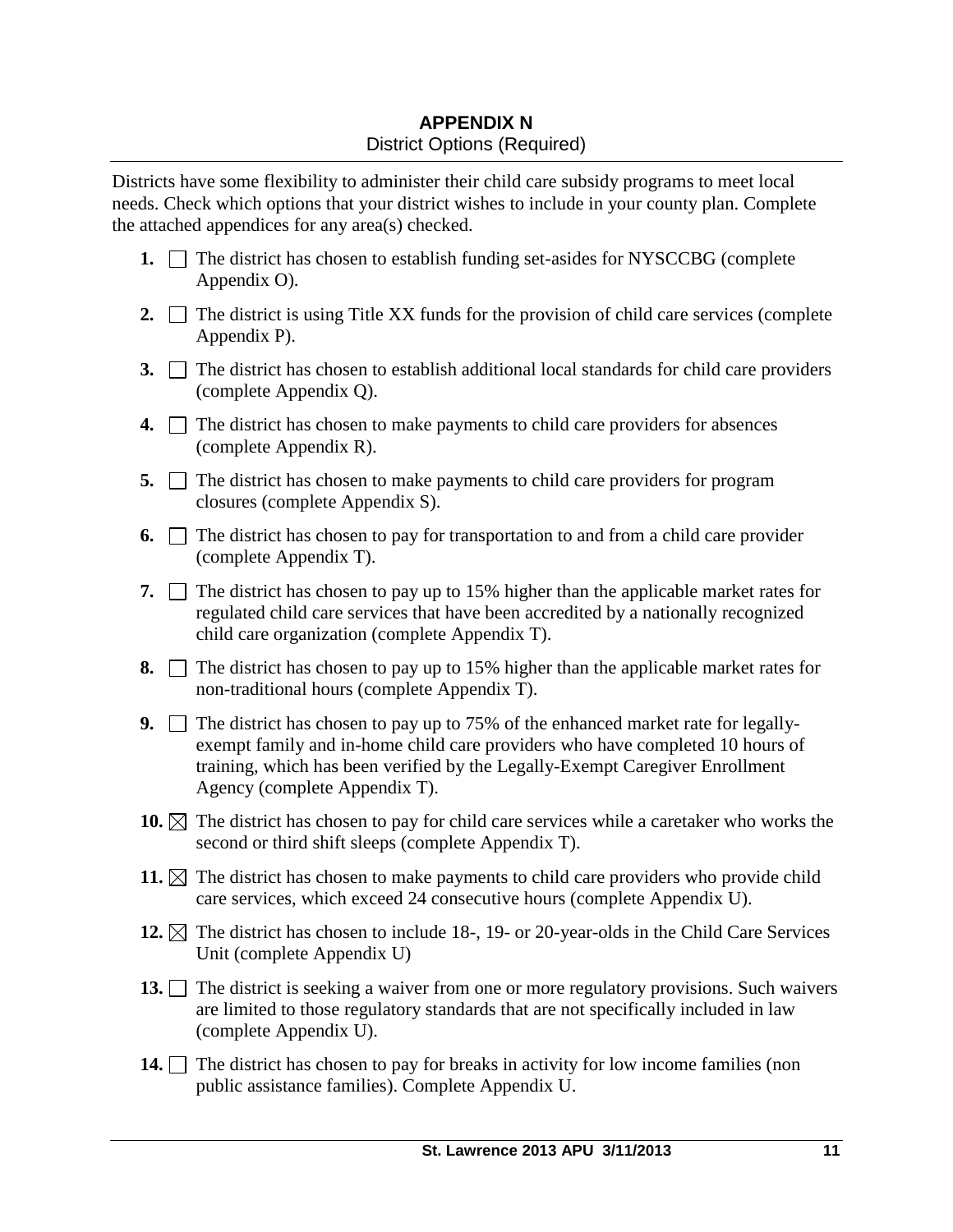15.  $\boxtimes$  The district has chosen to use local equivalent forms such as, but not limited to, child care application, client notification, and/or enrollment forms (attach copies of the local equivalent forms your district uses).

*Any previous approvals for local equivalent forms will not be carried forward into this county plan. Therefore, any local equivalent forms a district wishes to establish or renew must be included in this plan and will be subject to review and approval by OCFS.*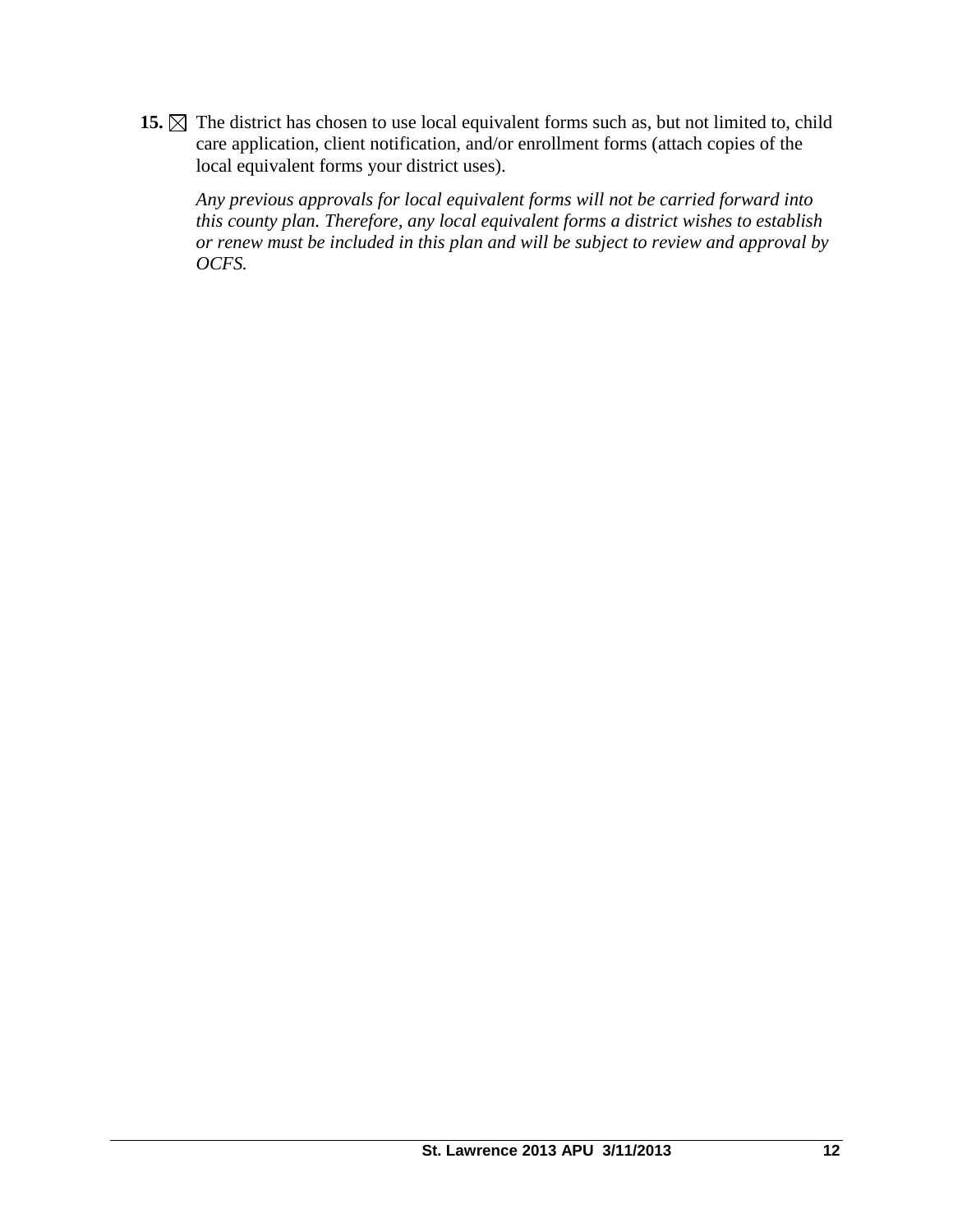## **APPENDIX O** Funding Set-Asides (Optional)

### **Total NYSCCBG Block Grant Amount, Including Local Funds**

| <b>Total Set-Asides</b> |  |  |
|-------------------------|--|--|
| Category:               |  |  |
| Category:               |  |  |
| Category:               |  |  |
| Category:               |  |  |
| Category:               |  |  |
| Category:               |  |  |
| Category:               |  |  |
|                         |  |  |

Describe for each category the rationale behind specific set-aside amounts from the NYSCCBG (e.g., estimated number of children).

Category:

Description:

Category:

Description:

Category:

Description:

Category:

Description:

The following amounts are set aside for specific priorities from the Title XX block grant:

| Category: |  |
|-----------|--|
| Category: |  |
| Category: |  |

Describe for each category the rationale behind specific amounts set aside from of the Title XX block grant (e.g., estimated number of children).

Category: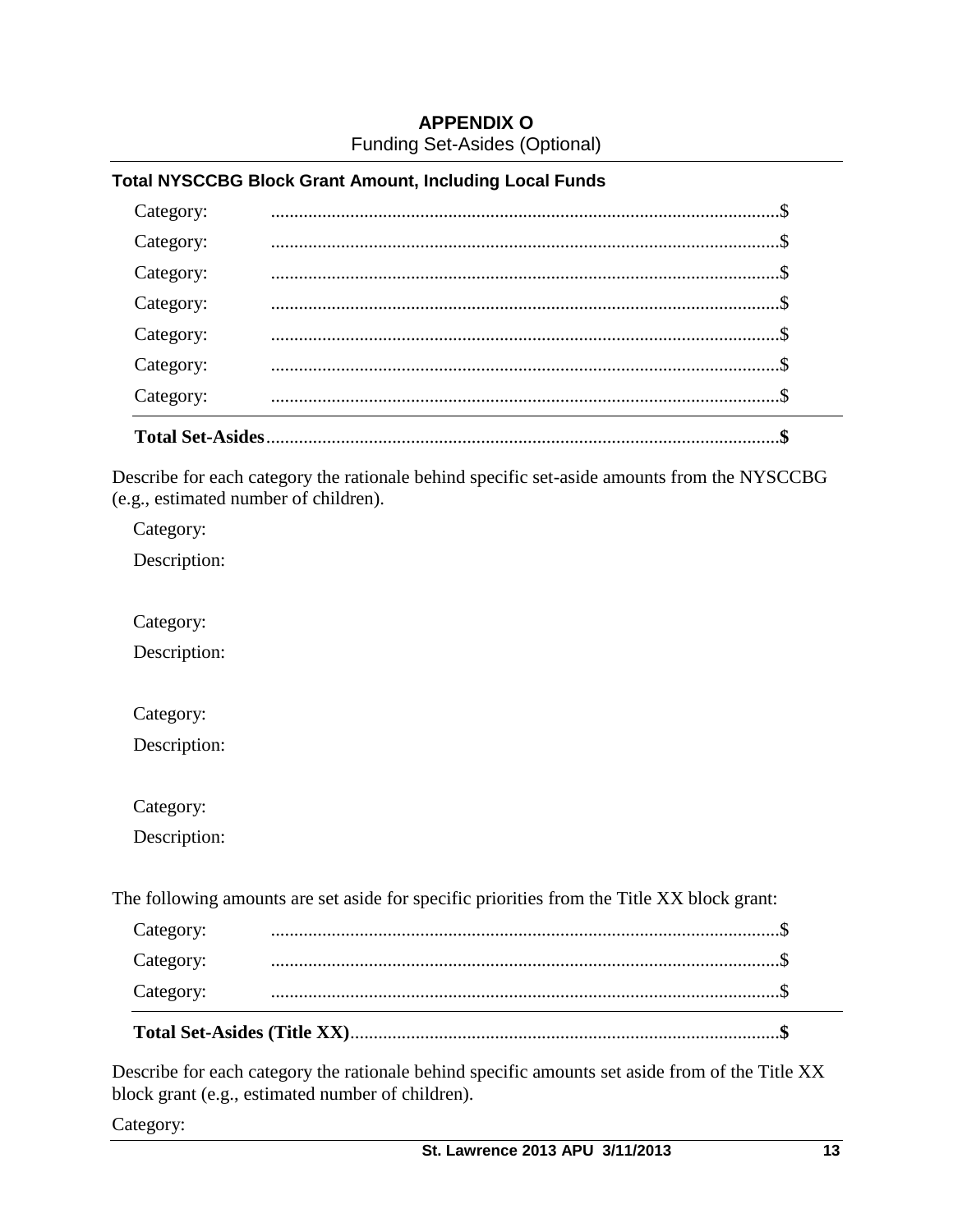Description:

Category:

Description:

Category:

Description:

Category:

Description: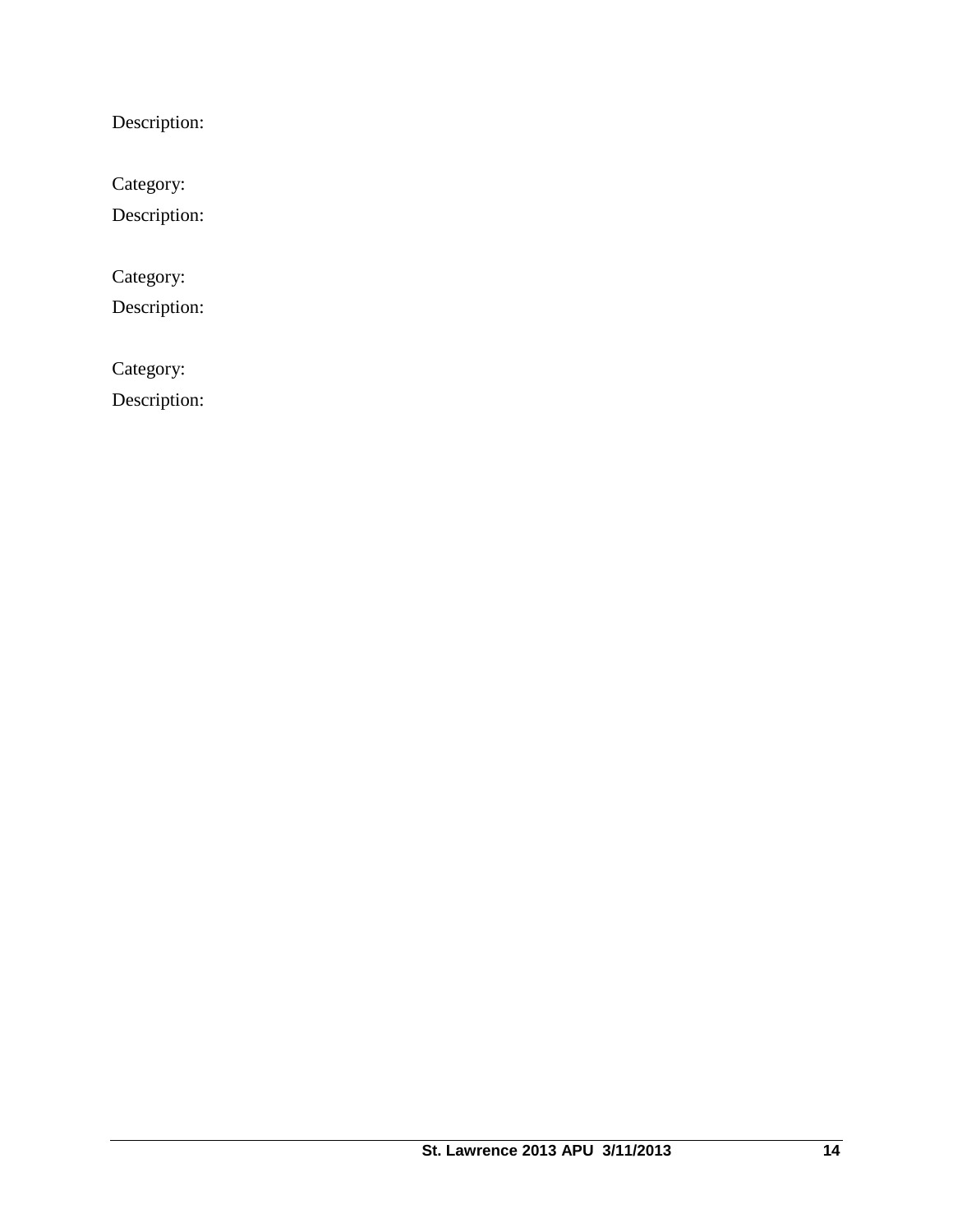# **APPENDIX P** Title XX Child Care (Optional)

| Indicate the financial eligibility limits (percentage of State Income Standard) your district will<br>apply based on family size. Maximum reimbursable limits are 275% for a family of one or two,<br>255% for a family of three, and 225% for a family of four or more. Districts that are utilizing<br>Title XX funds only for child protective and/or preventive child care services must not enter<br>financial eligibility limits as these services are offered without regard to income. |                |                    |  |  |  |
|------------------------------------------------------------------------------------------------------------------------------------------------------------------------------------------------------------------------------------------------------------------------------------------------------------------------------------------------------------------------------------------------------------------------------------------------------------------------------------------------|----------------|--------------------|--|--|--|
| Family Size: (2)<br>$\%$<br>(3)<br>$\%$                                                                                                                                                                                                                                                                                                                                                                                                                                                        | (4)            | $\%$               |  |  |  |
| Programmatic Eligibility for Income Eligible Families (Check all that apply.)                                                                                                                                                                                                                                                                                                                                                                                                                  |                |                    |  |  |  |
| Title XX:<br>employment                                                                                                                                                                                                                                                                                                                                                                                                                                                                        |                | education/training |  |  |  |
| seeking employment                                                                                                                                                                                                                                                                                                                                                                                                                                                                             | $\mathbb{R}^n$ | illness/incapacity |  |  |  |
| homelessness                                                                                                                                                                                                                                                                                                                                                                                                                                                                                   |                | domestic violence  |  |  |  |
| emergency situation of short duration                                                                                                                                                                                                                                                                                                                                                                                                                                                          |                |                    |  |  |  |
| participating in an approved substance abuse treatment program                                                                                                                                                                                                                                                                                                                                                                                                                                 |                |                    |  |  |  |
| Does the district apply any limitations to the programmatic eligibility criteria?                                                                                                                                                                                                                                                                                                                                                                                                              |                |                    |  |  |  |
| $\Box$ No<br>$\exists$ Yes                                                                                                                                                                                                                                                                                                                                                                                                                                                                     |                |                    |  |  |  |
| (See Technical Assistance #1 for information on limiting eligibility.)                                                                                                                                                                                                                                                                                                                                                                                                                         |                |                    |  |  |  |
| If yes, describe eligibility criteria:                                                                                                                                                                                                                                                                                                                                                                                                                                                         |                |                    |  |  |  |
| Does the district prioritize certain eligible families for Title XX funding?                                                                                                                                                                                                                                                                                                                                                                                                                   |                |                    |  |  |  |
| $\exists$ Yes<br>$\Box$ No                                                                                                                                                                                                                                                                                                                                                                                                                                                                     |                |                    |  |  |  |
| If yes, describe which families will receive priority:                                                                                                                                                                                                                                                                                                                                                                                                                                         |                |                    |  |  |  |
| Does the district use Title XX funds for child care for open child protective services cases?                                                                                                                                                                                                                                                                                                                                                                                                  |                |                    |  |  |  |
| $\exists$ Yes<br>$\Box$ No                                                                                                                                                                                                                                                                                                                                                                                                                                                                     |                |                    |  |  |  |
| Does the district use Title XX funds for child care for open child preventive services cases?<br>No<br>Yes                                                                                                                                                                                                                                                                                                                                                                                     |                |                    |  |  |  |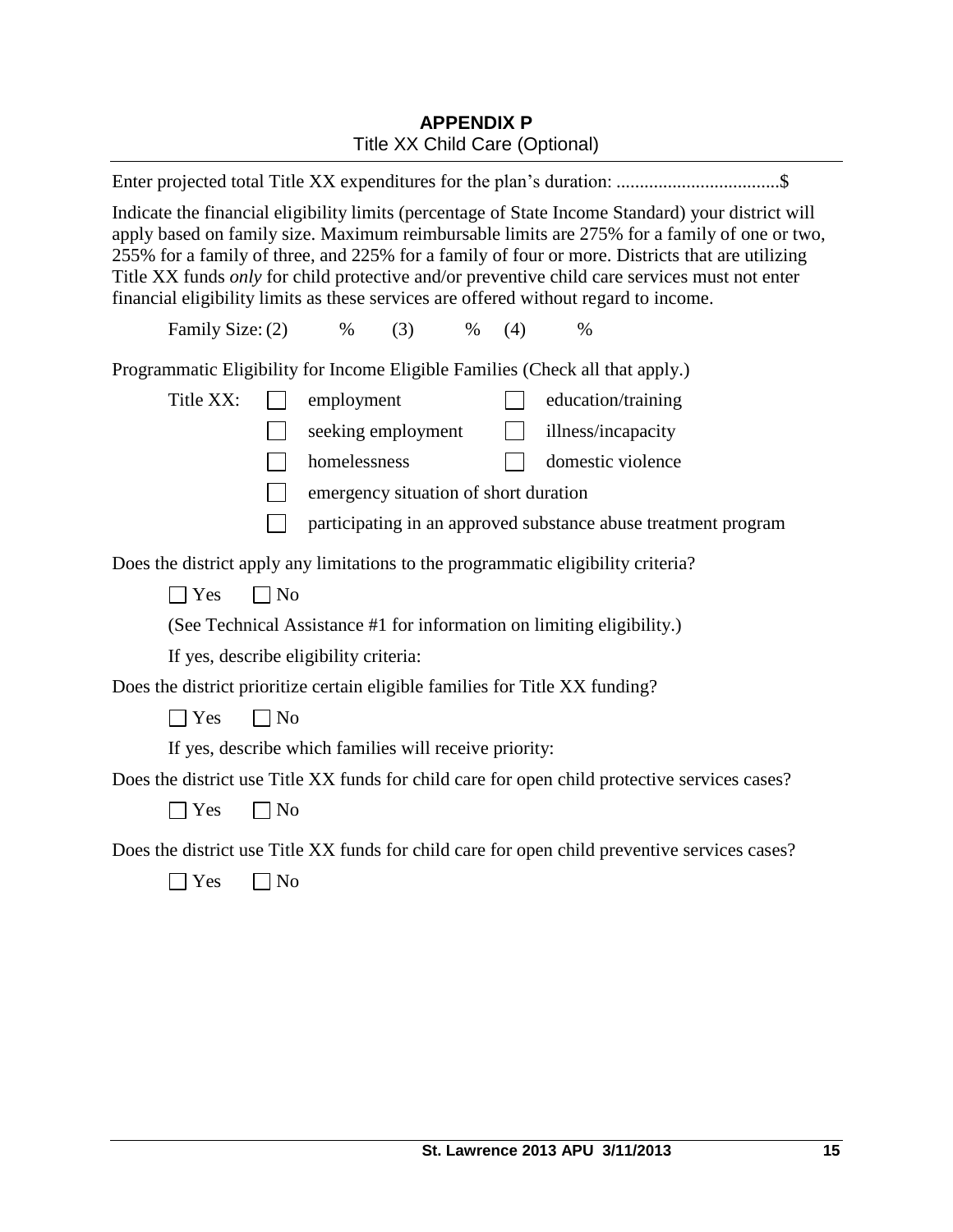The district may propose local standards in addition to the State standards for legally-exempt providers who will receive child care subsidies. This appendix must be completed for **each** additional standard that the district wishes to implement.

| 1. Check or describe in the space provided below the additional local standards that will be |
|----------------------------------------------------------------------------------------------|
| required of child care providers/programs.                                                   |

| $\Box$ Verification that the provider has given the parent/caretaker complete and accurate |
|--------------------------------------------------------------------------------------------|
| information regarding any report of child abuse or maltreatment in which they are          |
| named as an indicated subject                                                              |

|  |  | □ Local criminal background check |  |
|--|--|-----------------------------------|--|
|  |  |                                   |  |

 $\Box$  Requirement that providers that care for subsidized children for 30 or more hours a week participate in the Child and Adult Food Care Program (CACFP)

 $\Box$  Site visits by the local district

□ Other (please describe):

**2.** Check below the type of child care program to which the additional standard will apply and indicate the roles of the persons to whom it will apply in cases where the standard is person-specific.

□ Legally-exempt family child care program. Check all that apply.

| $\Box$ Provider | $\Box$ Provider's Employee | □ Provider's Volunteer |
|-----------------|----------------------------|------------------------|
|                 |                            |                        |

| $\Box$ Provider's household member age 18 or older |  |
|----------------------------------------------------|--|
|----------------------------------------------------|--|

□ Legally-exempt in-home child care program. Check all that apply.

 $\Box$  Provider's Volunteer

 $\Box$  Provider's Volunteer

| $\Box$ Legally-exempt group providers not operating under the auspices of another |  |
|-----------------------------------------------------------------------------------|--|
| government agency. Check all that apply.                                          |  |

□ Provider Provider's Employee Provider's Volunteer

□ Legally-exempt group providers operating under the auspices of another government or tribal agency. Check all that apply.

| $\Box$ Provider | $\Box$ Provider's Employee |
|-----------------|----------------------------|
|                 |                            |

**3.** Districts are responsible for implementation of the additional local standard unless they have a formal agreement or contract with another organization. Check the organization that will be responsible for the implementation of the additional local standard.

 $\Box$  Local social services staff

Provide the name of the unit and contact person: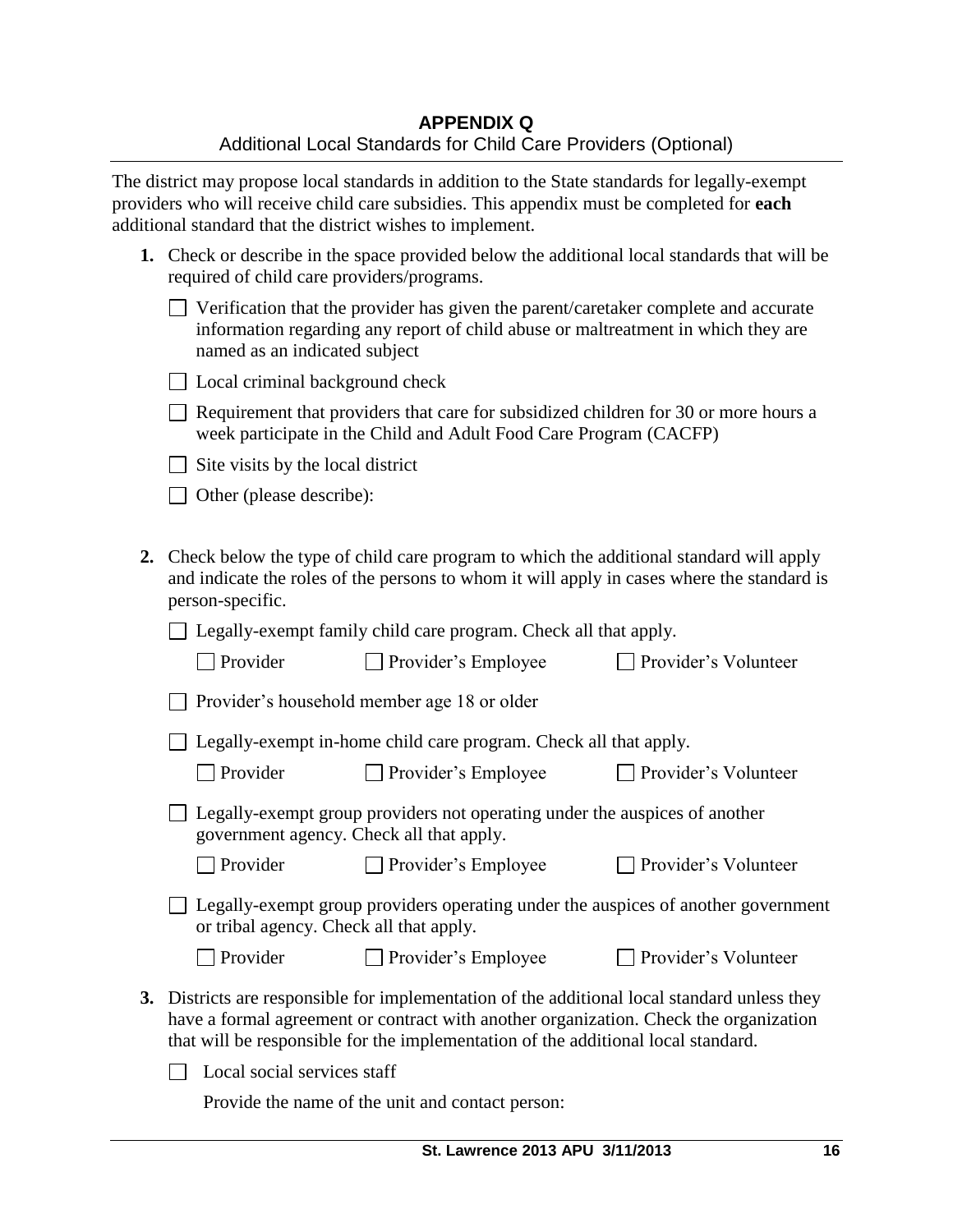Contracted agency

Provide the name of the agency and contact person:

**4.** Are there any costs associated with the additional standard?

 $\Box$  Yes  $\Box$  No

**Note:** Costs associated with the additional standard cannot be passed on to the provider.

- **5.** Describe the steps for evaluating whether the additional local standard has been met.
- **6.** Indicate how frequently reviews of the additional standard will be conducted. Check all that apply.

Legally-Exempt Programs:

| $\Box$ Initial enrollment | $\Box$ During the 12-month enrollment period |
|---------------------------|----------------------------------------------|
| $\Box$ Re-enrollment      | $\Box$ Other                                 |

- **7.** In the space below, described the procedures the district will use to notify the Legally-Exempt Caregiver Enrollment Agency (EA) as to whether the legally-exempt provider is in compliance with the additional local standards. Districts must notify the EA within 25 days from the date they received the referral from the EA. (Districts need to describe this procedure only if the additional local standard is applied to legally-exempt child care providers.)
- **8.** Describe the justification for the additional standard in the space below.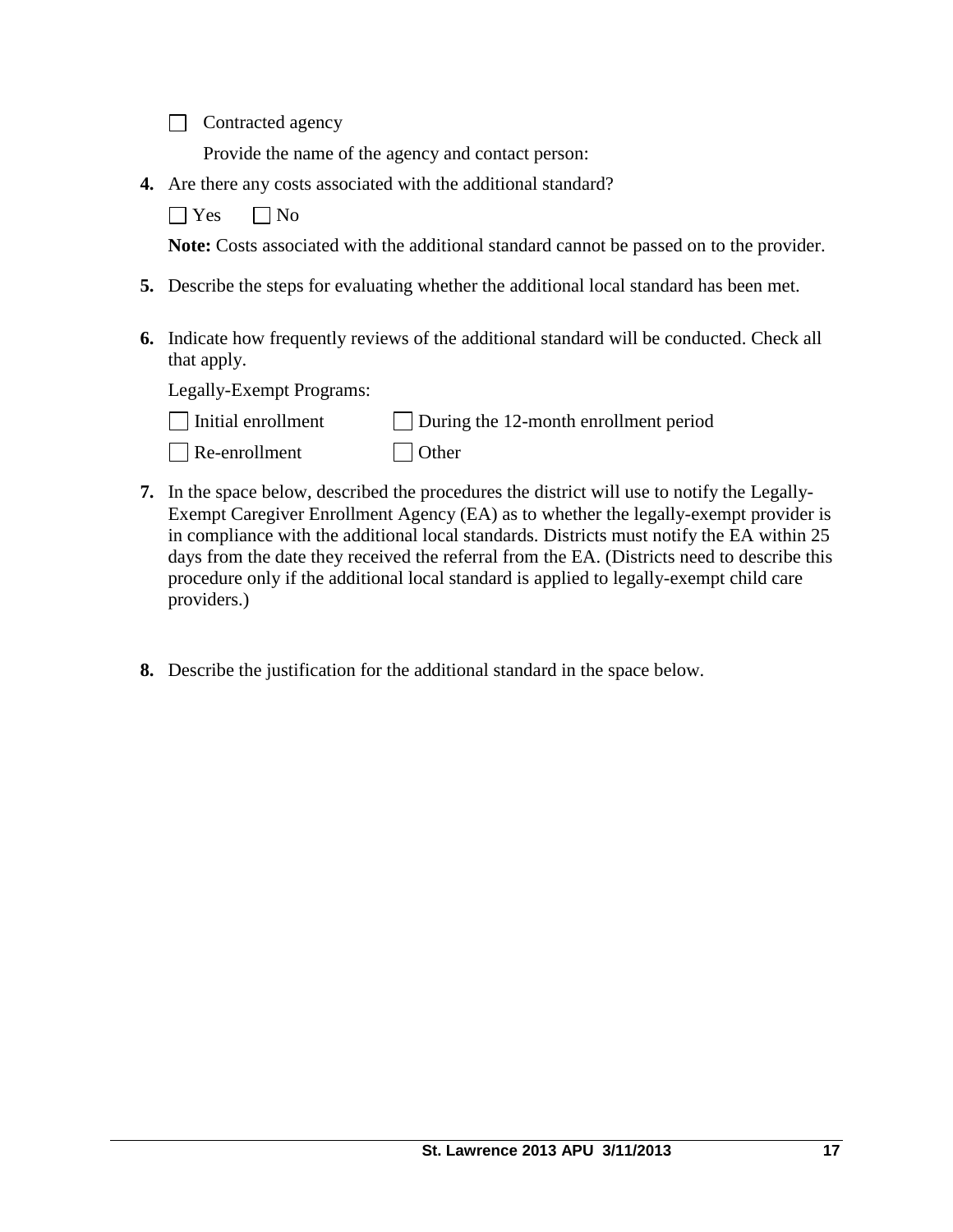|                         |                                                | <b>APPENDIX R</b><br>Payment to Child Care Providers for Absences (Optional)                 |                                                                                                     |  |
|-------------------------|------------------------------------------------|----------------------------------------------------------------------------------------------|-----------------------------------------------------------------------------------------------------|--|
|                         |                                                | The following providers are eligible for payment for absences (check all that are eligible): |                                                                                                     |  |
|                         | Day Care Center                                | Legally-Exempt Group                                                                         |                                                                                                     |  |
|                         | Group Family Day Care                          | School Age Child Care                                                                        |                                                                                                     |  |
|                         | <b>Family Day Care</b>                         |                                                                                              |                                                                                                     |  |
| of intent.<br>Yes       | N <sub>0</sub>                                 |                                                                                              | Our county will only pay for absences to providers with which the district has a contract or letter |  |
| Base period (check one) |                                                | 3 months                                                                                     | 6 months                                                                                            |  |
|                         | Number of absences allowed during base period: |                                                                                              |                                                                                                     |  |
| <b>Period</b>           | <b>Routine Limits</b><br>(# of days)           | <b>Extenuating</b><br><b>Circumstances</b><br>(# of days)                                    | <b>Total Number of</b><br><b>Absences Allowed</b><br>(# of days)                                    |  |
| In a month              |                                                |                                                                                              |                                                                                                     |  |
| Base period             |                                                |                                                                                              |                                                                                                     |  |

List reasons for absences for which the district will allow payment:

List any limitations on the above providers' eligibility for payment for absences:

**Note:** Legally-exempt family child care and in-home child care providers are **not** eligible to receive payment for absences.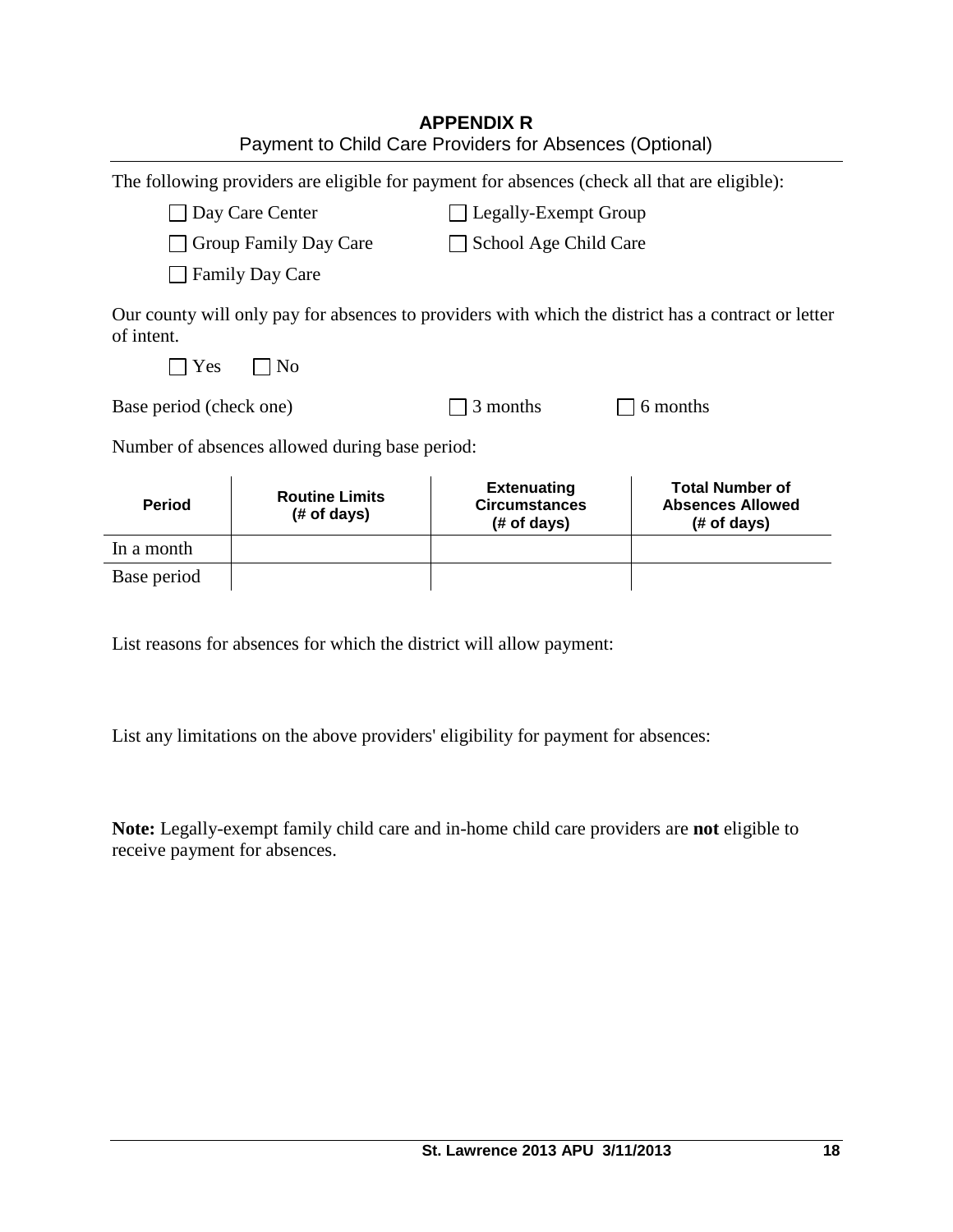| <b>APPENDIX S</b>                                               |
|-----------------------------------------------------------------|
| Payment to Child Care Providers for Program Closures (Optional) |

The following providers are eligible for payment for program closures:

| □ Day Care Center<br>□ Legally-Exempt Group |
|---------------------------------------------|
|---------------------------------------------|

| Group Family Day Care | School Age Child Care |
|-----------------------|-----------------------|
|-----------------------|-----------------------|

**□ Family Day Care** 

The county will only pay for program closures to providers with which the district has a contract or letter of intent.

|  | ⌒ |
|--|---|
|  |   |

Enter the number of days allowed for program closures (maximum allowable time for program closures is five days).

List the allowable program closures for which the county will provide payment.

**Note:** Legally-exempt family child care and in-home child care providers are **not** allowed to be reimbursed for program closures.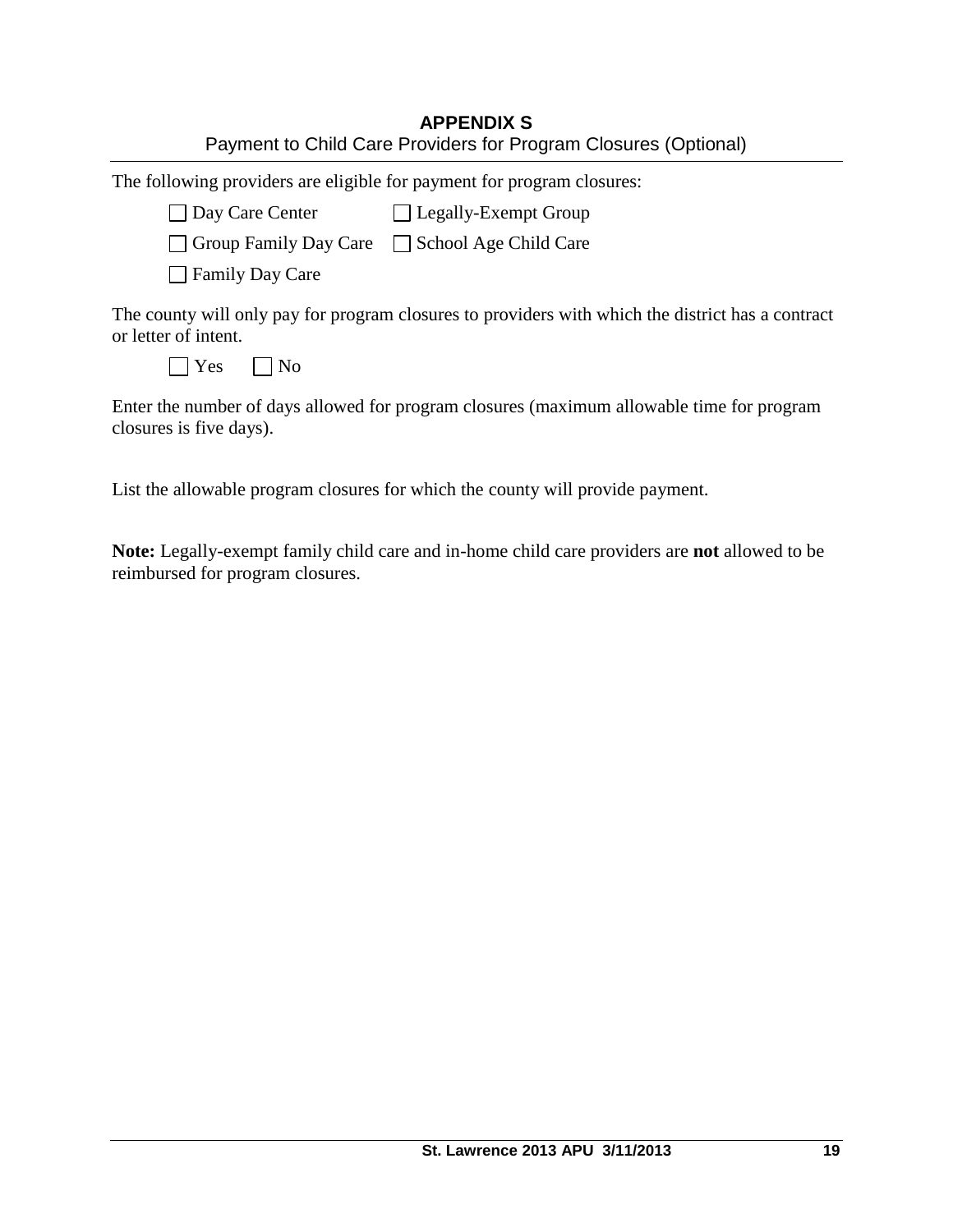### **APPENDIX T**  Transportation, Differential Payment Rates, Enhanced Market Rate for Legally-Exempt and In-Home Providers, and Sleep (Optional)

### **Transportation**

Describe any circumstances and limitations your county will use to reimburse for transportation. Include what type of transportation will be reimbursed (public vs. private) and how much your county will pay (per mile or trip). Note that if the county is paying for transportation, the Program Matrix in WMS should reflect this choice.

There is no reimbursement for transportation.

## **Differential Payment Rates**

Indicate the percentage above the market rate your county has chosen.

- Accredited programs may receive a differential payment up to  $\%$  above market rate.
- Care during non-traditional hours may be paid up to % above market rate.
- Limitations to the above differentials:

Payments may not exceed 15% above market rate. However, if your district wishes to establish a payment rate that is more than 15% above the applicable market rate, describe below why the 15% maximum is insufficient to provide access within the district to accredited programs and/or care provided during non-traditional hours.

## **Enhanced Market Rate for Legally-Exempt Family and In-Home Child Care Providers**

Indicate if the district is electing to establish a payment rate that is in excess of the enhanced market rate for legally-exempt family and in-home child care providers who have annually completed 10 or more hours of training and the training has been verified by the legally-exempt caregiver enrollment agency.

- $\Box$  No.
- $\boxtimes$  Yes. Our market rate will not exceed 75% of the child care market rate established for registered family day care.

#### **Sleep**

The following describes the standards that will be used in evaluating whether or not to pay for child care services while a parent or caretaker that works a second or third shift sleeps, as wells as any limitations pertaining to payment:

Must be verified on the work history form that they worked  $2<sup>nd</sup>$  or  $3<sup>rd</sup>$  shift and the hours slept.

Indicate the number of hours allowed by your district (maximum number of hours allowed is eight).

8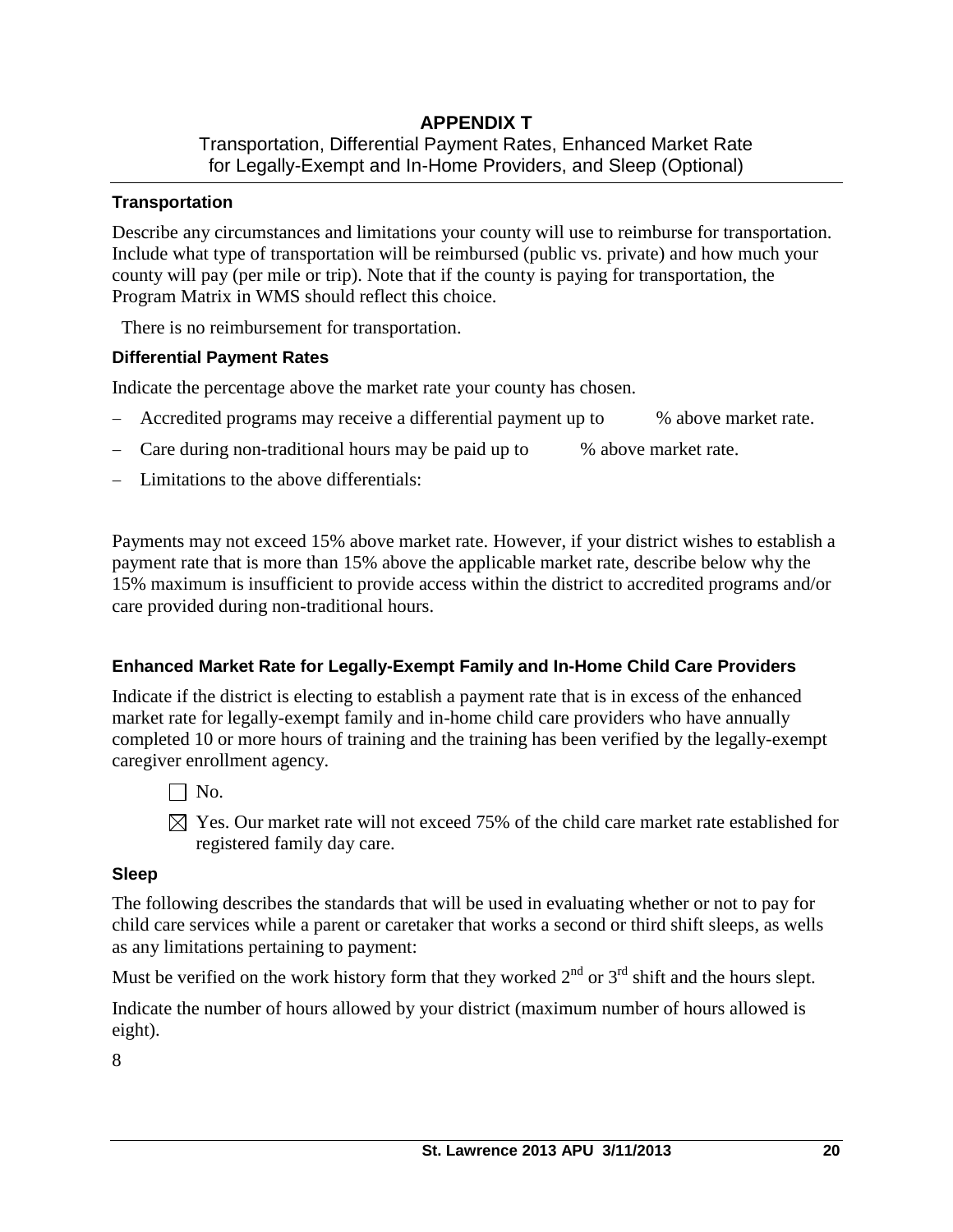## **APPENDIX U** Child Care Exceeding 24 Hours, Child Care Services Unit, Waivers, and Breaks in Activities (Optional)

### **Child Care Exceeding 24 Hours**

Child Care services may exceed 24 consecutive hours when such services are provided on a short-term emergency basis or in other situations where the caretaker's approved activity necessitates care for 24 hours on a limited basis. Check below under what circumstances the county will pay for child care exceeding 24 hours.

 $\boxtimes$  On a short-term or emergency basis

 $\Box$  The caretaker's approved activity necessitates care for 24 hours on a limited basis

Describe any limitations for payment of child care services that exceed 24 consecutive hours.

## **Child Care Services Unit (CCSU)**

Indicate below if your county will include 18-, 19-, or 20-year-olds in the CCSU, which is used in determining family size and countable family income.

The district will include the following in the CCSU (check all that apply).

| $\boxtimes$ 18-year-olds | $\boxtimes$ 19-year-olds | $\boxtimes$ 20-year-olds |
|--------------------------|--------------------------|--------------------------|
|--------------------------|--------------------------|--------------------------|

#### **OR**

The district will only include the following in the CCSU when it will benefit the family (check all that apply)

| $\Box$ 18-year-olds | $\Box$ 19-year-olds | $\Box$ 20-year-olds |
|---------------------|---------------------|---------------------|
|---------------------|---------------------|---------------------|

Describe the criteria your district will use to determine whether or not 18-, 19-, or 20-year olds are included in the CCSU.

#### **Waivers**

Districts have the authority to request a waiver of any regulatory provision that is non-statutory. Describe and justify why your county is requesting a waiver.

#### **Breaks in Activities**

Districts may pay for child care services for low income families during breaks in activities either for a period not to exceed two weeks or for a period not to exceed four weeks when child care arrangements would otherwise be lost and the subsequent activity is expected to begin within that period. Indicate below if your county will make such payments (check one).

 $\Box$  Two weeks  $\Box$  Four weeks

Districts may provide child care services while the caretaker is waiting to enter an approved activity or employment or on a break between approved activities. The following low income